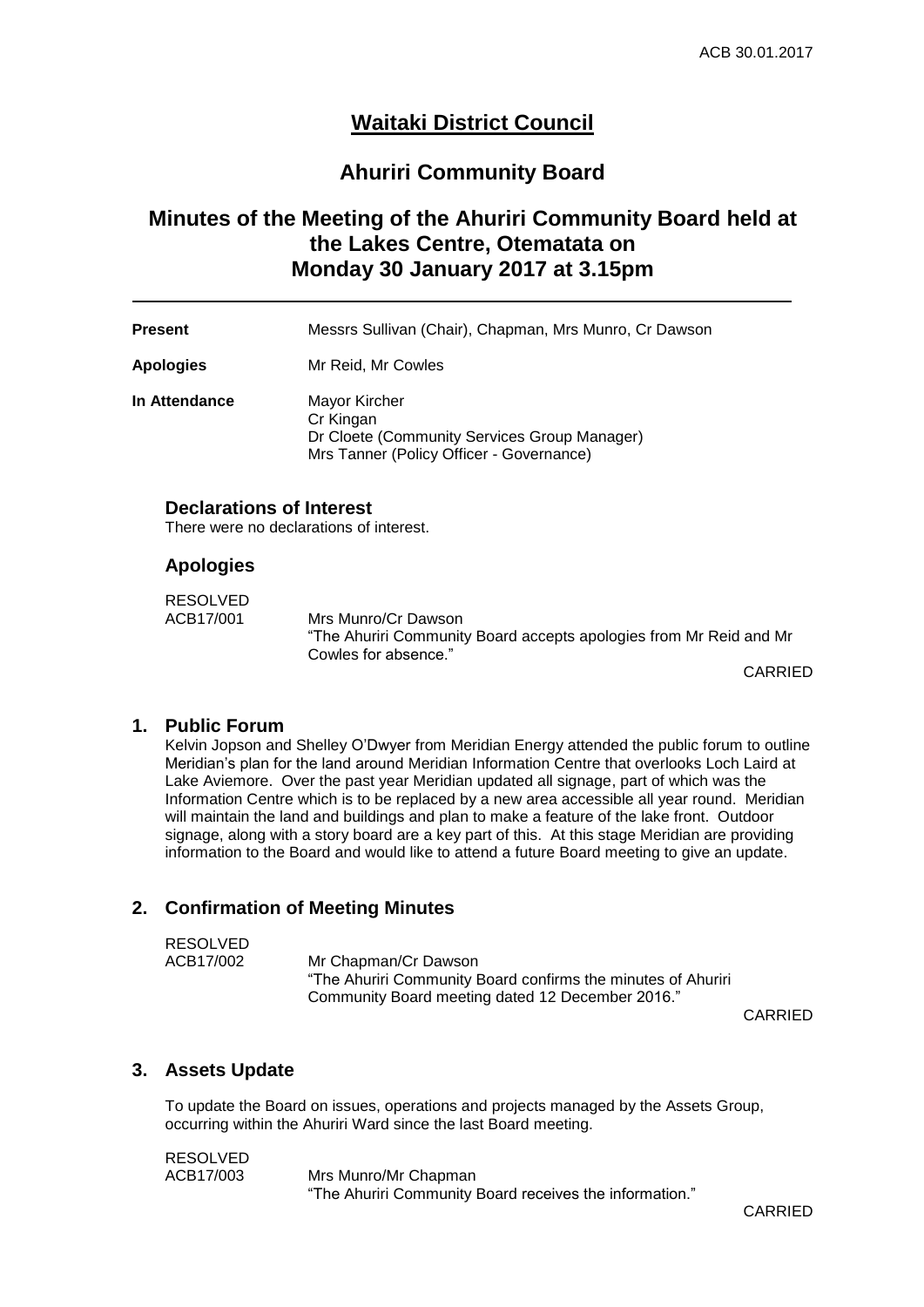### **4. Recreation Update**

The purpose of this memorandum is to update the Ahuriri Community Board on routine work, maintenance issues and progress on minor projects from 22 November 2016 to 12 January 2017.

Following last week's recent flooding event Dr Cloete thanked Carson Welsh, ECan and Otematata residents who helped campers to retrieve property and also the fire brigade who washed down the bridge. Approximately 10-15 caravans sustained water damage following the flooding.

| <b>Otematata Tennis Courts</b><br><b>RESOLVED</b> |                                                                                                                                                                                                                                                                                                                                            |                |
|---------------------------------------------------|--------------------------------------------------------------------------------------------------------------------------------------------------------------------------------------------------------------------------------------------------------------------------------------------------------------------------------------------|----------------|
| ACB17/004                                         | Mrs Munro/Mr Sullivan<br>"The Ahuriri Community Board approves:<br>A \$15,000 repair of Otematata Tennis Courts fence;<br>1.<br>Ahuriri Community Board asks Council to fund \$5,000 from RMA<br>2.<br>Reserves Fund;<br>\$6,000 out of the Improvements Fund;<br>3.<br>Balance to come out of the Ahuriri Recreation Reserve Fund."<br>4. |                |
|                                                   |                                                                                                                                                                                                                                                                                                                                            | <b>CARRIED</b> |
| <b>RESOLVED</b>                                   |                                                                                                                                                                                                                                                                                                                                            |                |
| ACB17/005                                         | Cr Dawson/Mr Chapman<br>"The Ahuriri Community Board approves:<br>Repair of the Omarama pump track and to seek advice as to the best<br>1.<br>cost efficient action to maintain the track - up to \$3,000.<br>2. Installation of Sefton Lane Table - \$3,000.<br>Installation of Kurow Car Park Bollards and Chain - \$2,000."<br>3.       | <b>CARRIED</b> |
| <b>RESOLVED</b><br>ACB17/006                      | Cr Dawson/Mrs Munro<br>"The Ahuriri Community Board receives the information."                                                                                                                                                                                                                                                             | CARRIED        |

### **5. New Zealand Community Board Conference – May 2017**

Information has been received from Local Government NZ, advising that the New Zealand Community Board Conference will be held at the Heritage Centre, Methven from 11-13 May 2017.

RESOLVED<br>ACB17/007 Cr Dawson/Mrs Munro "The Ahuriri Community Board notes the information and considers who will be attending the New Zealand Community Board Conference, being held in Methven from 11-13 May 2017."

CARRIED

### **6. Local Government New Zealand (LGNZ) Letter to Chairs - Training**

Information has been received by Chairs from LGNZ, advising of chair training workshops to be held in February and March 2017.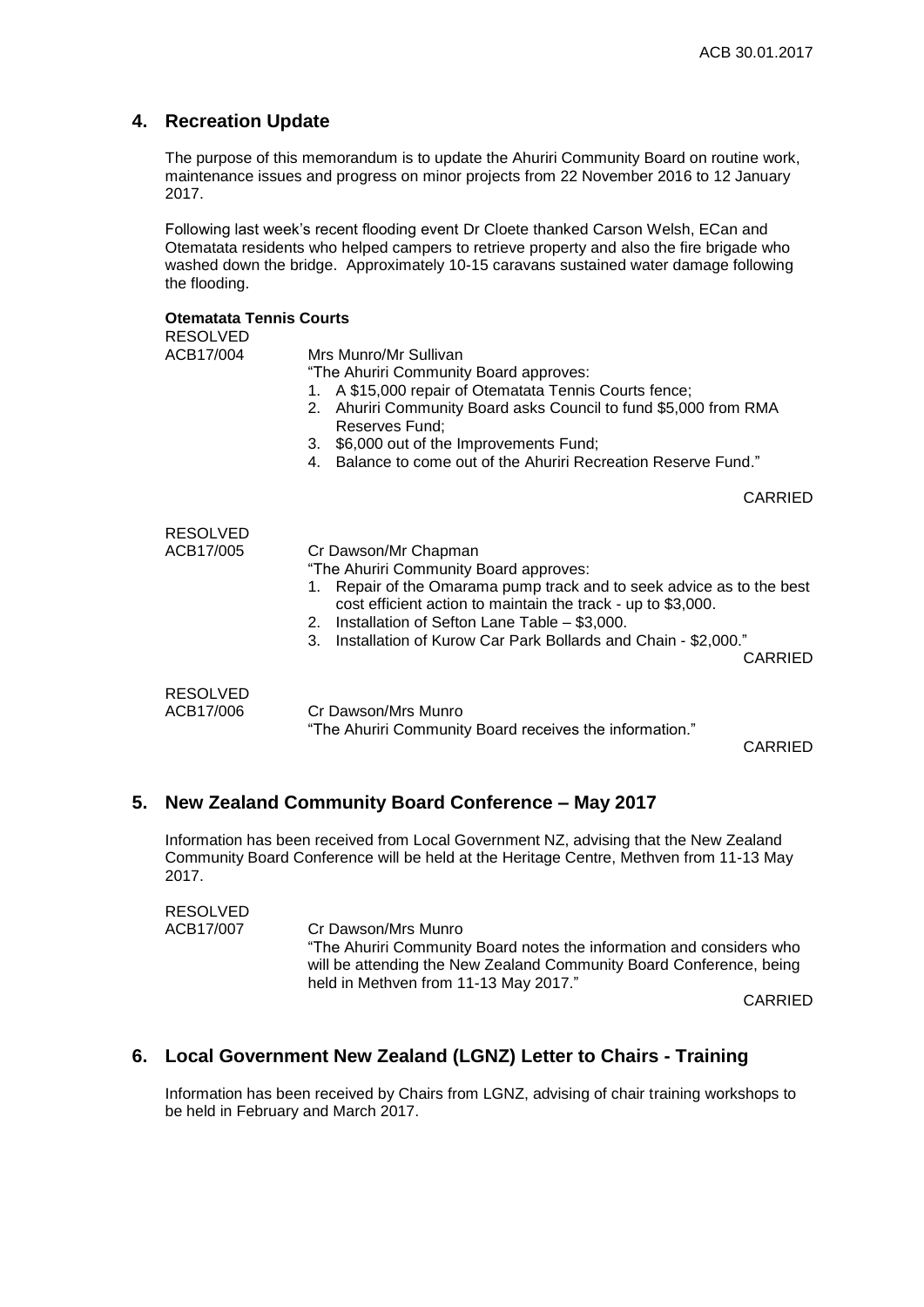RESOLVED<br>ACB17/008

Mrs Munro/Mr Chapman

"The Ahuriri Community Board members to consider attendance at an upcoming Local Government New Zealand (LGNZ) Community Board Chairs Workshop to be held in Gore from 9am to 4pm on Saturday 11 March 2017."

CARRIED

## **7. Verbal Updates: Chairperson's Report; Community Board Member Area Reports; Councillor's Report**

Graham Sullivan

- 14 December attended Mayor's Christmas party.
- 15 December attended Christmas afternoon tea at Kurow Museum for volunteers to acknowledge their assistance during the year.
- 16 December attended a bus trip in Oamaru with Councillors and staff.
- 20 December attended a meeting in Oamaru with staff and Police to discuss camping at the lakes over the Christmas/New year period.
- 21 December attended Otematata Residents Association meeting.
- 23 December Looked at damage to Boat Harbour camping with Erik van der Spek.
- 28 January met with Peter Scott, ECan Councillor, regarding Otematata River and Boat Harbour camping ground flood damage.
- Board members thanked residents who helped following the recent Otematata River flooding.

Craig Dawson

- Attended Executive Committee meetings recently, including a meeting to discuss the CEO's performance review.
- Witnessed flooding of Otematata River recently. Congratulated all those involved in assisting with the good clean-up work.
- Council workshops are coming up, one of which includes a discussion on roosters, cats and bees in urban areas.

#### Vicky Munro

- Attended Mayor's Christmas function.
- 23 January met with Shelley O'Dwyer and Kelvin Jopson to discuss Meridian's draft plan and walkway at the Information Centre.
- Those running the walkway have a lot of projects planned. Spent the last six months corresponding with Otago Trust who are coming to meet to discuss projects and what is to be done. Approximately \$300,000 has been spent on the track to date, not including labour.
- At the last meeting discussed resurfacing of Otematata tennis courts. Phoned John Ward yesterday and he is happy for us to look into obtaining quotes for the resurfacing.
- Thanked Council staff for assistance with a consent that came through before Christmas for a small gift shop in Otematata.
- Thanked Downers for getting on top of the lawn moving before Christmas.

Tony Chapman

- Drove to Ohau recently and noticed that along the roadside in Omarama (Pump track) to the road, mowing is required to ensure it is safe.
- Tables have been painted.
- Downers are doing a good job.
- Pump bike track in Omarama is used a lot and is a very good track.

RESOLVED<br>ACB17/009

Mrs Munro/Mr Chapman "The Ahuriri Community Board receives the information."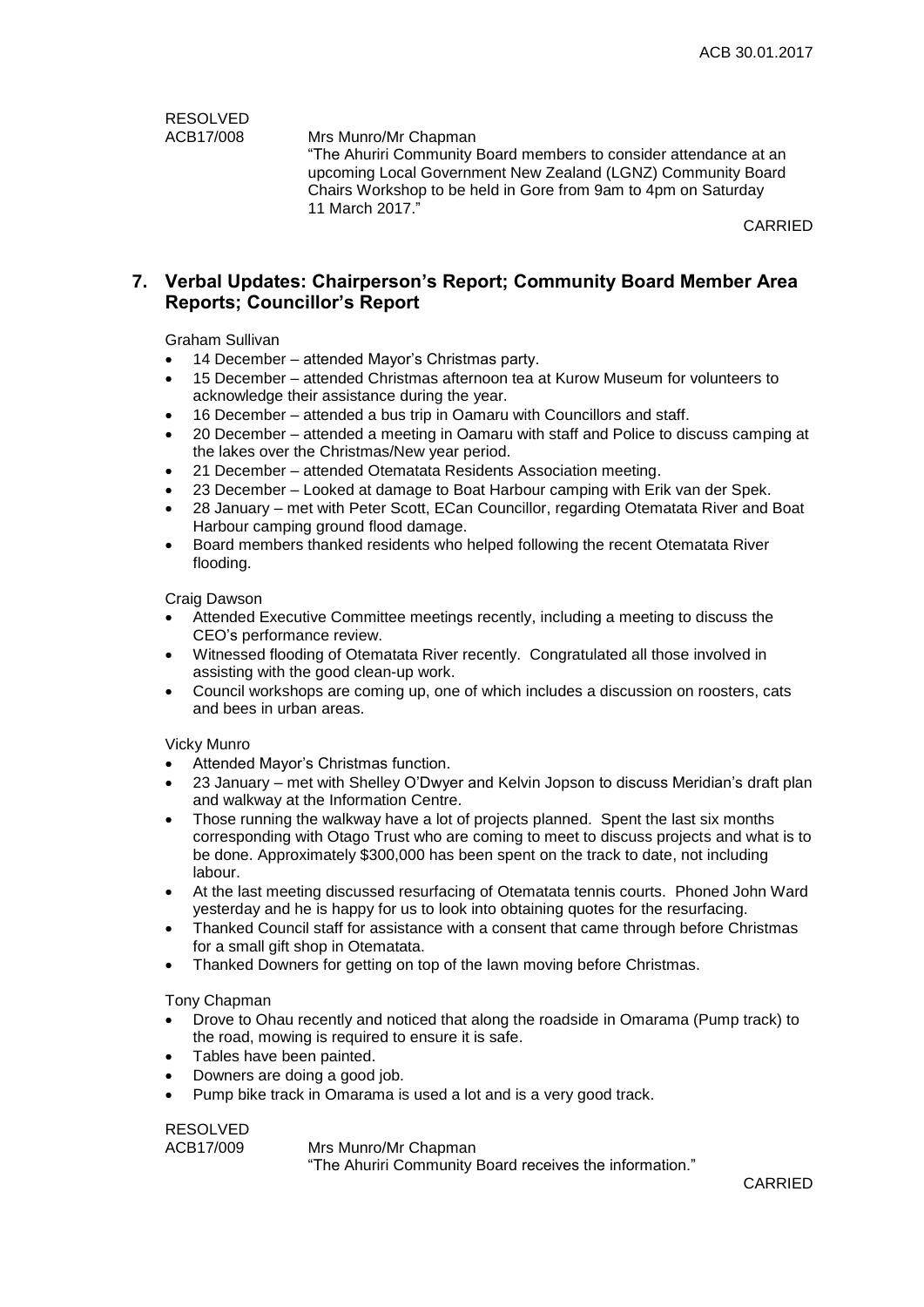## **8. Items for Information**

To provide Ahuriri Community Board members with a copy of the following items for information:

Mayor's and CEO's report to 30 November 2016 Council meeting.

RESOLVED<br>ACB17/010

Mr Chapman/Cr Dawson "The Ahuriri Community Board receives the information."

CARRIED

Mayor Kircher highlighted the following:

- The CEO recruitment process is underway and will be one of the big issues coming up for Council's consideration this year. There will be sessions held with Councillors and Community Board members to discuss feedback.
- Off to a great start this year. Numbers have been really good at lakes camping this season.
- Looking forward to a positive year ahead and to working closely with Community Boards.
- Thunes Cloete will be looking after Ahuriri Community Board and Lisa Baillie will look after Waihemo Community Board. This will enable the boards to feed into the Annual Plan and Long Term Plan processes earlier than previously, with board members able to put forward ideas for each community that can be included in Council's plans.

Cr Kingan

Council starts this week with Council's first Committee Day on Wednesday.

| RESOLVED  |                                                                            |                |
|-----------|----------------------------------------------------------------------------|----------------|
| ACB17/011 | Cr Dawson/Mr Chapman                                                       |                |
|           | "That the public be excluded from the following part of the proceedings of |                |
|           | this meeting, namely:                                                      |                |
|           | • Confirmation of meeting minutes – 12 December 2016."                     |                |
|           |                                                                            | <b>AIRBURN</b> |

CARRIED

"The general subject of each matter to be considered while the public is excluded; the reasons for passing this resolution in relation to each matter, and the specific grounds under Section 48(1) of the Local Government Official Information and Meetings Act 1987 for the passing of this resolution are as follows:

| General subject of each matter                    | Reason for passing this resolution in relation to                                                                      |  |
|---------------------------------------------------|------------------------------------------------------------------------------------------------------------------------|--|
| to be considered                                  | each matter - Section 48(1)                                                                                            |  |
| Public Excluded:                                  | To enable the Council to carry out commercial                                                                          |  |
| Confirmation of meeting minutes - 12<br>$\bullet$ | negotiations without prejudice or disadvantage.                                                                        |  |
| December 2016                                     | Section $48(l)(a)$                                                                                                     |  |
|                                                   | (Premature disclosure of the information would<br>detrimentally affect the Council's position in the<br>negotiations). |  |

These resolutions are made in reliance on Section 48(1) of the Local Government Official Information and Meetings Act 1987 and the particular interest or interests protected by Section 6 or Section 7 of the Act or Section 6 or Section 7 or Section 9 of the Official Information Act 1982, as the case may require, which would be prejudiced by holding of the whole or the relevant part of the proceedings of the meeting in public are as shown above (in brackets) with respect to each item."

#### **Refer to Public Excluded Minutes**